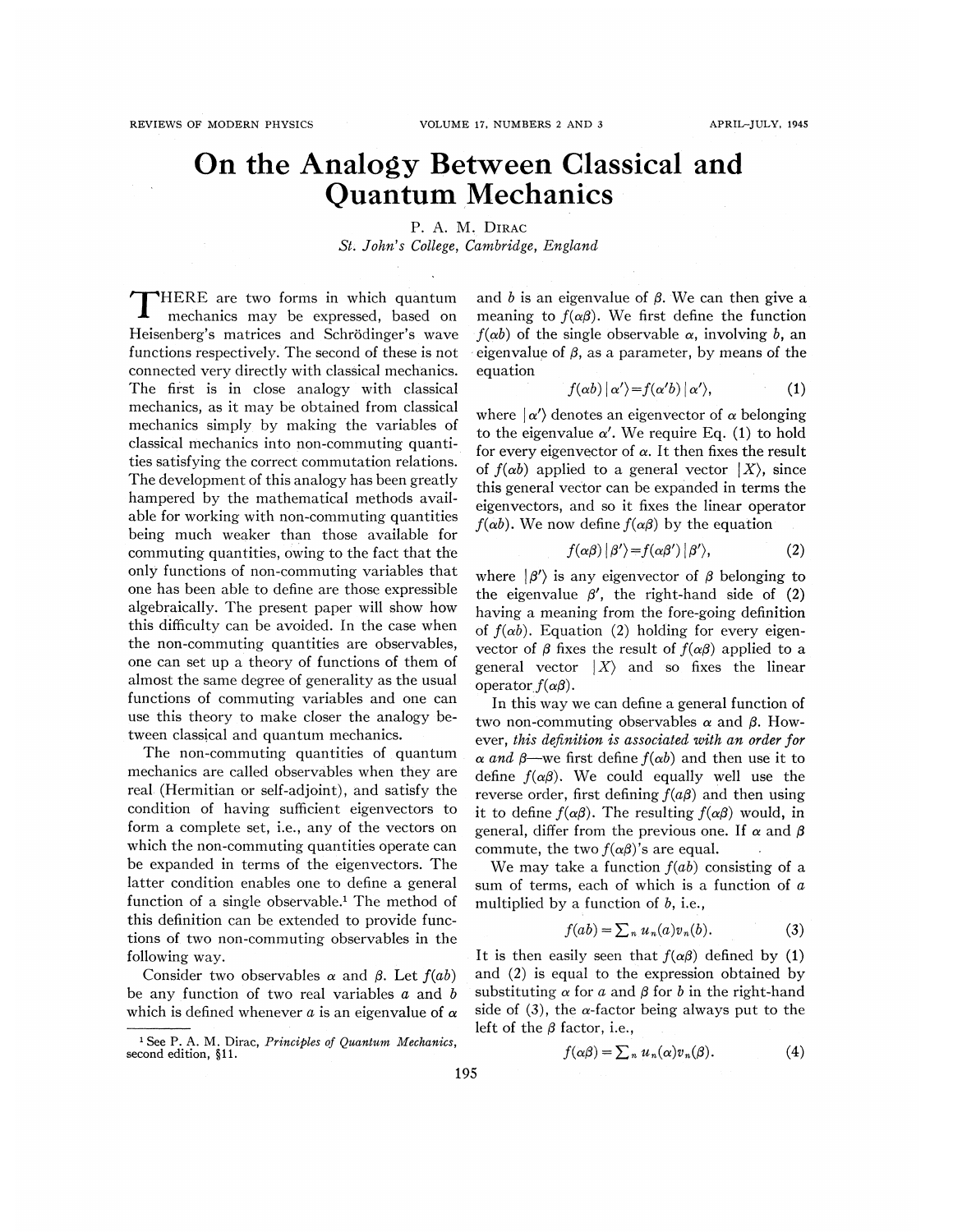Functions of non-commuting observables of this kind have been used by Jordan' for discussing contact transformations in quantum mechanics. They are called well-ordered functions. The method of Eqs. (1) and (2) thus provides a generalization of the concept of well-ordered functions, which does not require the use of the special algebraic form (4).

The method may readily be extended to provide a definition for a function  $f(\alpha\beta\gamma\delta\cdots\zeta)$ of any number of non-commuting observables  $\alpha$ ,  $\beta$ ,  $\gamma$ ,  $\delta$ ,  $\cdots$ ; where  $f(abcd\cdots z)$  is a function of the real variables a, b, c, d,  $\cdots$  which is defined for  $a, b, c, d, \cdots z$  eigenvalues of  $\alpha, \beta, \gamma, \delta, \cdots \zeta$  respectively. We first define  $f(\alpha b c d \cdots z)$  by

$$
f(\alpha bcd\cdots z) | \alpha' \rangle = f(\alpha' bcd\cdots z) | \alpha' \rangle, \qquad (5)
$$

then use this to define  $f(\alpha \beta c d \cdots z)$  by

$$
f(\alpha \beta c d \cdot \cdot \cdot z) | \beta' \rangle = f(\alpha \beta' c d \cdot \cdot \cdot z) | \beta' \rangle, \qquad (6)
$$

and then use this to define  $f(\alpha\beta\gamma d\cdots z)$  by

$$
f(\alpha\beta\gamma d\cdots z) | \gamma' \rangle = f(\alpha\beta\gamma' d\cdots z) | \gamma' \rangle, \qquad (7)
$$

and so on. We finish with a definition of  $f(\alpha\beta\gamma\delta\cdots\zeta)$  associated with a certain order  $\alpha, \beta, \gamma, \delta, \cdots \zeta$  of the observables concerned. It is easily seen that if some of the observables occupying consecutive positions in the order commute, one can change the order of these observables among themselves without affecting the function.

The observables that one uses in practice in Heisenberg's form of quantum mechanics are the values of dynamical variables at particular times. They fall into a natural linear order, namely the order of the times to which they refer. Our theory now enables us to set up general functions of them, based on this order. The functions must not involve two observables referring to exactly the same time, unless they commute. Apart from this limitation, the power of forming functions that we now have is just as general as in the classical theory.

If we are working with a relativistic theory, our observables will each refer to a certain point in space-time and they will no longer have a unique time order. However, observables referring to points in space-time lying outside each other's light-cones always commute with one another, so that the order of such observables in constructing functions does not matter. We may thus order our observables according to their times in some particular Lorentz frame, and functions defined relative to this order will be the same as those defined relative to the order of their times in a different Lorentz frame. The only limitation we now have is that the functions must not involve two non-commuting observables referring to exactly the same point in space-time.

In working with functions of non-commuting observables, care must be taken not to use ordinary algebraic procedures when they are not permissible for these functions. For example, if one is given an equation between observables,  $A = B$ , this does not in general allow one to substitute  $B$  for  $A$  in functions of  $A$  and other observables, since, if  $A$  and  $B$  contain observables referring to different times, such a substitution may spoil the order of the observables in the function.

## APPLICATION TO PROBABILITIES

Take the function  $f(abc \cdots)$  which is equal to unity when  $a = \alpha'$ ,  $b = \beta'$ ,  $c = \gamma'$ ,  $\cdots$ ,  $(\alpha', \beta', \gamma')$ being eigenvalues of the observables  $\alpha, \beta, \gamma, \cdots$ ) and which vanishes otherwise, and form the function  $f(\alpha\beta\gamma \cdots)$ . Let us evaluate the average of this function for the dynamical system in a certain state. If the state corresponds to the normalized vector  $|X\rangle$  (a fixed vector in the Heisenberg scheme of quantum mechanics), and  $\langle X \rangle$  is the conjugate imaginary vector, then this average may be written as a scalar product

$$
\langle X|f(\alpha\beta\gamma\cdots)|X\rangle. \tag{8}
$$

According to ordinary ideas of probability, expression (8) would be just the probability of  $\alpha$ having the value  $\alpha'$ ,  $\beta$  having the value  $\beta'$ ,  $\gamma$  having the value  $\gamma'$ , and so on, for the state concerned. However, the number (8) is in general complex. Thus the theory allows one formally to give a value for the probability of non-commuting observables having specified numerical values, but this probability is in general a complex number, so it does not have an immediate physical application. All the same, if the probability is close to zero it can be interpreted as meaning that the observables  $\alpha$ ,  $\beta$ ,  $\gamma$ ,  $\cdots$  are unlikely to have the values  $\alpha'$ ,  $\beta'$ ,  $\gamma'$ ,  $\cdots$ , so there

<sup>&#</sup>x27; P. Jordan, Zeits. f. Physik 38, 513 (1926).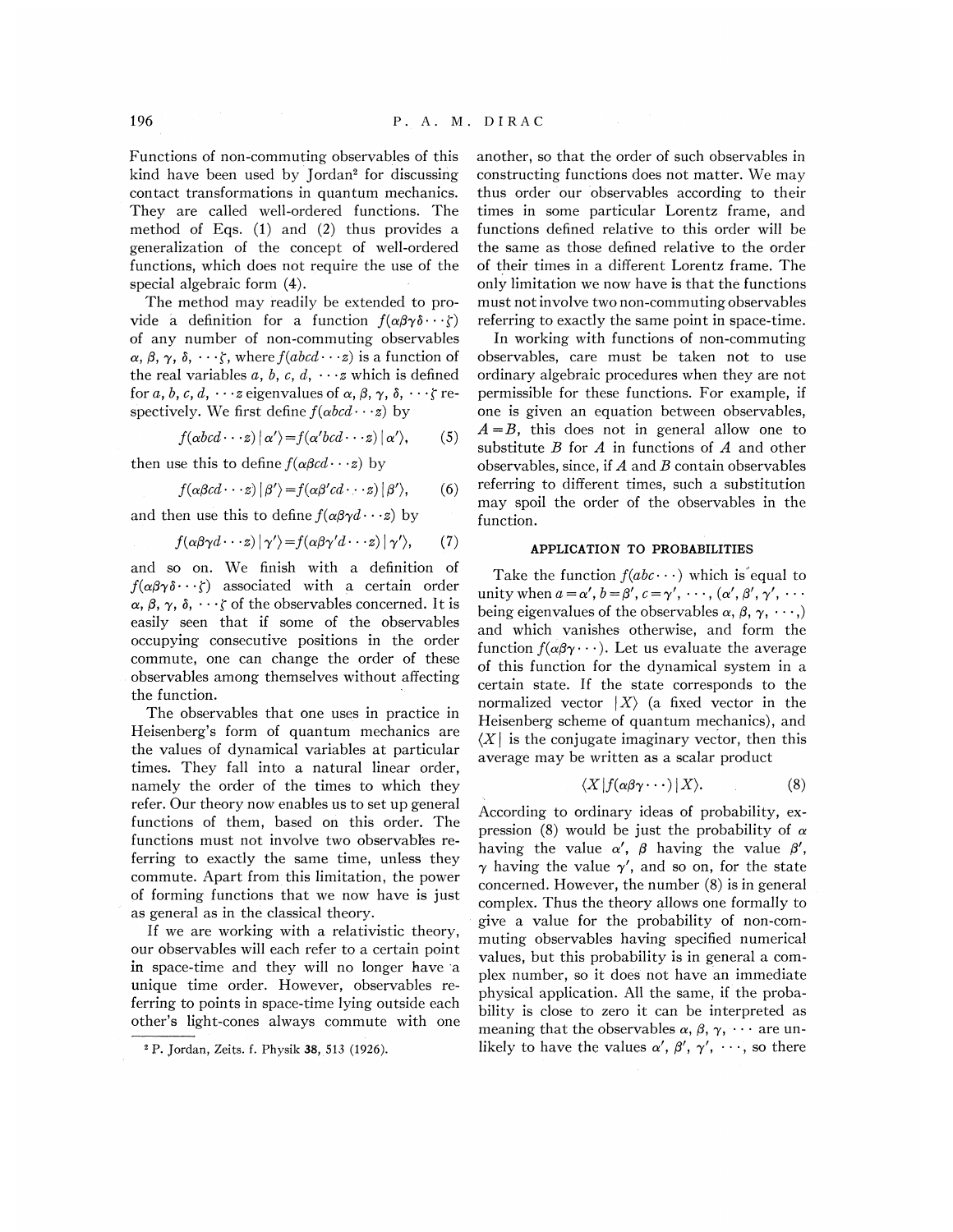is a limited application for it. If some of the observables  $\alpha$ ,  $\beta$ ,  $\gamma$ ,  $\cdots$  have continuous ranges of eigenvalues, we should take  $f(abc \cdots)$  to equal unity when the corresponding variables lie in small ranges, instead of when they have precise values, and so get the probability of those observables lying in small ranges.

We are now able to set up a formal probability for non-commuting observables to have specified values, subject to the limitation that there must not be two non-commuting observables referring to exactly the same time. This probability would give correctly the average value of any function of the observables by means of the formula

average 
$$
f(\alpha\beta\gamma \cdots)
$$
  
= sum or integral of  $f(abc \cdots)P(abc \cdots)$ , (9)

 $P$  being the probability, provided the function is defined in accordance with our general definition, Eqs.  $(5)-(7)$ . It would not, in general, give the correct average value for a function defined differently, for example, for a function defined by an. algebraic formula in which the non-commuting observables are not properly ordered...

The possibility of setting up in quantum mechanics a probability for non-commuting observables to have specified values has been previously considered by J. E. Moyal.<sup>3</sup> Moyal obtained a probability for a coordinate  $q$  and a momentum  $\dot{p}$  to have specified values at any time, which probability would give by Eq. (9) the correct average value for any quantity of the form  $e^{i(aq+bp)}$ , where a and b are real numbers. Moyal's probability is always real, though not always positive, and is thus one step more physical than the probability of the present paper, but its region of applicability is rather restricted, as it does not seem to be connected with a general theory of functions like the present one.

We can use the formal probability to set up a quantum picture rather close to the classical picture in which the coordinates  $q$  of a dynamical system have definite values at any time. We take a number of times  $t_1$ ,  $t_2$ ,  $t_3$ ,  $\cdots$  following closely one after another and set up the formal probability for the  $q$ 's at each of these times lying within specified small ranges, this being permissible since the  $q$ 's at any time all commute. We then get a formal probability for the trajectory of the system in quantum mechanics lying within certain limits. This enables us to speak of some trajectories being improbable and others being likely.

An analytical expression for this formal probability in terms of the transformation functions may be obtained in the following way. Denote by  $q_1$  the q's at time  $t_1$ , by  $q_2$  the q's at time  $t_2$ , and so on, and assume that the  $q$ 's at any time form a complete set of commuting observables. Then there exists a representation whose basic vectors are  $|q_1\rangle$ ,  $\langle q_1'|$ , labelled by values for the  $q_1$ 's, a second representation whose basic vectors are  $|q_2\rangle$ ,  $\langle q_2'|$ , labelled by values for the  $q_2'$ 's, and so on. Let us restrict ourselves to three times  $t_1$ ,  $t_2$ ,  $t_3$  to save writing, so that we have only three sets of  $q$ 's, namely  $q_1$ ,  $q_2$  and  $q_3$ . A general function of these  $q$ 's is then defined, corresponding to  $(5)-(7)$ , by

$$
f(q_1q_2'q_3')|q_1'\rangle = f(q_1'q_2'q_3')|q_1'\rangle,
$$
  
\n
$$
f(q_1q_2q_3')|q_2'\rangle = f(q_1q_2'q_3')|q_2'\rangle,
$$
  
\n
$$
f(q_1q_2q_3)|q_3'\rangle = f(q_1q_2q_3')|q_3'\rangle.
$$

Thus for any vector  $|X\rangle$ ,

$$
f(q_1q_2q_3) | X \rangle
$$
  
= 
$$
\int f(q_1q_2q_3) | q_3 \rangle dq_3 \langle q_3' | X \rangle
$$
  
= 
$$
\int f(q_1q_2q_3') | q_3 \rangle dq_3 \langle q_3' | X \rangle
$$
  
= 
$$
\int \int f(q_1q_2q_3') | q_2 \rangle
$$
  

$$
\times dq_2 \langle q_2' | q_3 \rangle dq_3 \langle q_3' | X \rangle
$$
  
= 
$$
\int \int f(q_1q_2'q_3') | q_2 \rangle
$$
  

$$
\times dq_2 \langle q_2' | q_3 \rangle dq_3 \langle q_3' | X \rangle
$$
  
= 
$$
\int \int \int f(q_1q_2'q_3') | q_1 \rangle dq_1 \langle q_1' | q_2' \rangle
$$
  

$$
\times dq_2 \langle q_2' | q_3 \rangle dq_3 \langle q_3' | X \rangle
$$
  
= 
$$
\int \int \int f(q_1'q_2'q_3') | q_1 \rangle dq_1 \langle q_1' | q_2' \rangle
$$
  

$$
\times dq_2 \langle q_2' | q_3 \rangle dq_3 \langle q_3' | X \rangle.
$$
 (10)

If  $|X\rangle$  is normalized, the average value of  $f(q_1q_2q_3)$  for the state corresponding to it is

$$
\langle X | f(q_1 q_2 q_3) | X \rangle = \int \int \int f(q_1 q_2 q_3') \langle X | q_1' \rangle
$$
  
 
$$
\times dq_1' \langle q_1' | q_2' \rangle dq_2' \langle q_2' | q_3' \rangle dq_3' \langle q_3' | X \rangle.
$$

<sup>&#</sup>x27;This work is not yet published. I am indebted to J. E. Moyal for letting me see the manuscript.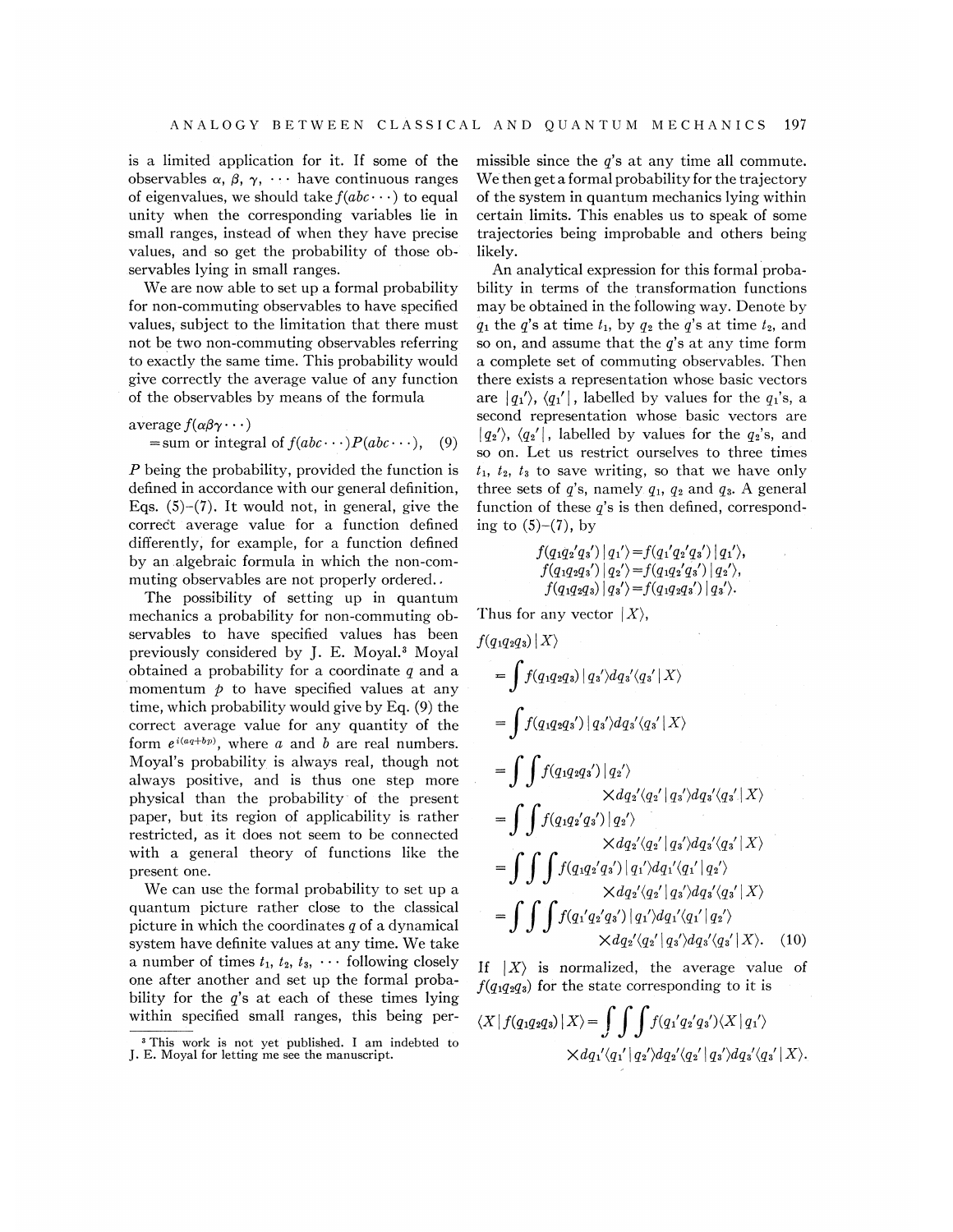Taking f to equal unity for the  $q_1$ 's in the ranges  $q_1'$  to  $q_1' + dq_1'$ , the  $q_2$ 's in the ranges  $q_2'$  to  $q_2' + dq_2'$  and the  $q_3'$ s in the ranges  $q_3'$  to  $q_3' + dq_3'$ , and zero otherwise, we get

$$
\langle X|f|X\rangle = \langle X|q_1'\rangle dq_1'\langle q_1'|q_2'\rangle
$$
  
 
$$
\times dq_2'\langle q_2'|q_3'\rangle dq_3'\langle q_3'|X\rangle. \quad (11)
$$

This is the probability of the  $q_1$ 's,  $q_2$ 's,  $q_3$ 's lying in the ranges  $q_1'$  to  $q_1' + dq_1'$ ,  $q_2'$  to  $q_2' + dq_2'$ ,  $q_3'$  to  $q_3' + dq_3'$ , respectively. The extension of this result to the case of more than three times is obvious. The extension to the case when the  $q$ 's do not form a complete set of commuting observables (owing, say, to the presence of spin variables), is also obvious, as one has only to insert the necessary extra variables in the transformation functions and sum or integrate over them.

The theory provides us with a rather more definite picture of the motion of a particle in quantum mechanics than we had previously. For example in a relativistic theory, if the time intervals are very short, the transformation ' functions  $\langle q'_r | q'_{r+1} \rangle$  are very small unless the difference between  $q_r'$  and  $q_{r+1}'$  corresponds to the particle having moved with the velocity of light during the time interval  $t_r$  to  $t_{r+1}$ . Thus we see that the probability is very small for the particle to move in any way except along a sequence of straight paths with the velocity of light all the time. A closer investigation shows that the duration of these straight paths is likely to be of the order of magnitude of the period of oscillation of the de Broglie waves associated with the particle. These results hold both for a particle with a spin like an electron and for a non-spinning Klein-Gordon particle.

## APPLICATION TO CONTACT TRANSFORMATIONS

The similarity between classical and quantum contact transformations has already been shown by Jordan and by the author.<sup>4</sup> The present methods enable one to establish this similarity on a more general basis.

Consider two sets of coordinates,  $q$ 's and  $Q$ 's say, for a system in quantum mechanics describable in terms of coordinates and conjugate momenta (i.e., no spins), and suppose the  $q$ 's refer to one time and the  $O$ 's to a later time. We can now set up general functions of the q's and  $Q$ 's. The question arises whether every dynamical variable can be expressed as such a function or not.

From the method that led to Eq. (10) we find that any function  $f(qQ)$  of the q's and Q's is represented in the mixed  $q - Q$  representation by

$$
\langle q'|f(qQ)|Q'\rangle = f(q'Q')\langle q'|Q'\rangle. \tag{12}
$$

If a dynamical variable  $\alpha$  can be expressed as a function of the  $q$ 's and  $Q$ 's, its representative  $\langle q' | \alpha | Q' \rangle$  must be of the form of the right-hand side of (12). Now for a general dynamical variable  $\langle q'|\,\alpha\,|\,Q'\rangle$  is an arbitrary function of the  $q''s$  and  $Q''s$ , and the condition that it shall always be expressible in the form of the righthand side of (12) is that  $\langle q' | Q' \rangle$  shall not vanish for any values of the  $q''s$  and  $Q''s$  in the domains of these variables. This is then the condition that every dynamical variable can be expressed as a function of the  $q$ 's and  $Q$ 's.

Assuming this condition is fulfilled, define the function  $S(q'Q')$  by

$$
\langle q' | Q' \rangle = \exp(iS(q'Q')/h).
$$

Then

$$
\langle q' | Q' \rangle = \exp(iS(q'Q')/\hbar).
$$
  
then  

$$
\langle q' | p_r | Q' \rangle = -i\hbar \frac{\partial}{\partial q'_r} \langle q' | Q' \rangle = \frac{\partial S(q'Q')}{\partial q'_r} \langle q' | Q' \rangle
$$

$$
= \langle q' | \frac{\partial S(qQ)}{\partial q_r} | Q' \rangle
$$

from (12). Thus

$$
p_r = \frac{\partial S(qQ)}{\partial q_r}.\tag{13}
$$

Similarly

multiply

\n
$$
\langle q' | P_r | Q' \rangle = i \hbar \frac{\partial}{\partial Q_r'} \langle q' | Q' \rangle = -\frac{\partial S(q'Q')}{\partial Q_r'} \langle q' | Q' \rangle
$$
\n
$$
= -\left\langle q' \left| \frac{\partial S(qQ)}{\partial Q_r} \right| Q' \right\rangle,
$$
\nthat

\n
$$
\frac{\partial S(qQ)}{\partial Q_r} \left| Q' \right\rangle
$$

 $SO<sub>5</sub>$ 

$$
P_r = -\frac{\partial S(qQ)}{\partial Q_r}.\tag{14}
$$

Equations (13) and (14) are of the same form as the classical equations of a contact transformation in the case when every dynamical variable can be expressed as a function of the  $q$ 's and Q's. However  $S(q'Q')$  is not in general a real

<sup>&#</sup>x27; P. Jordan, see reference 2; P. A. M. Dirac, reference 1, \$30.